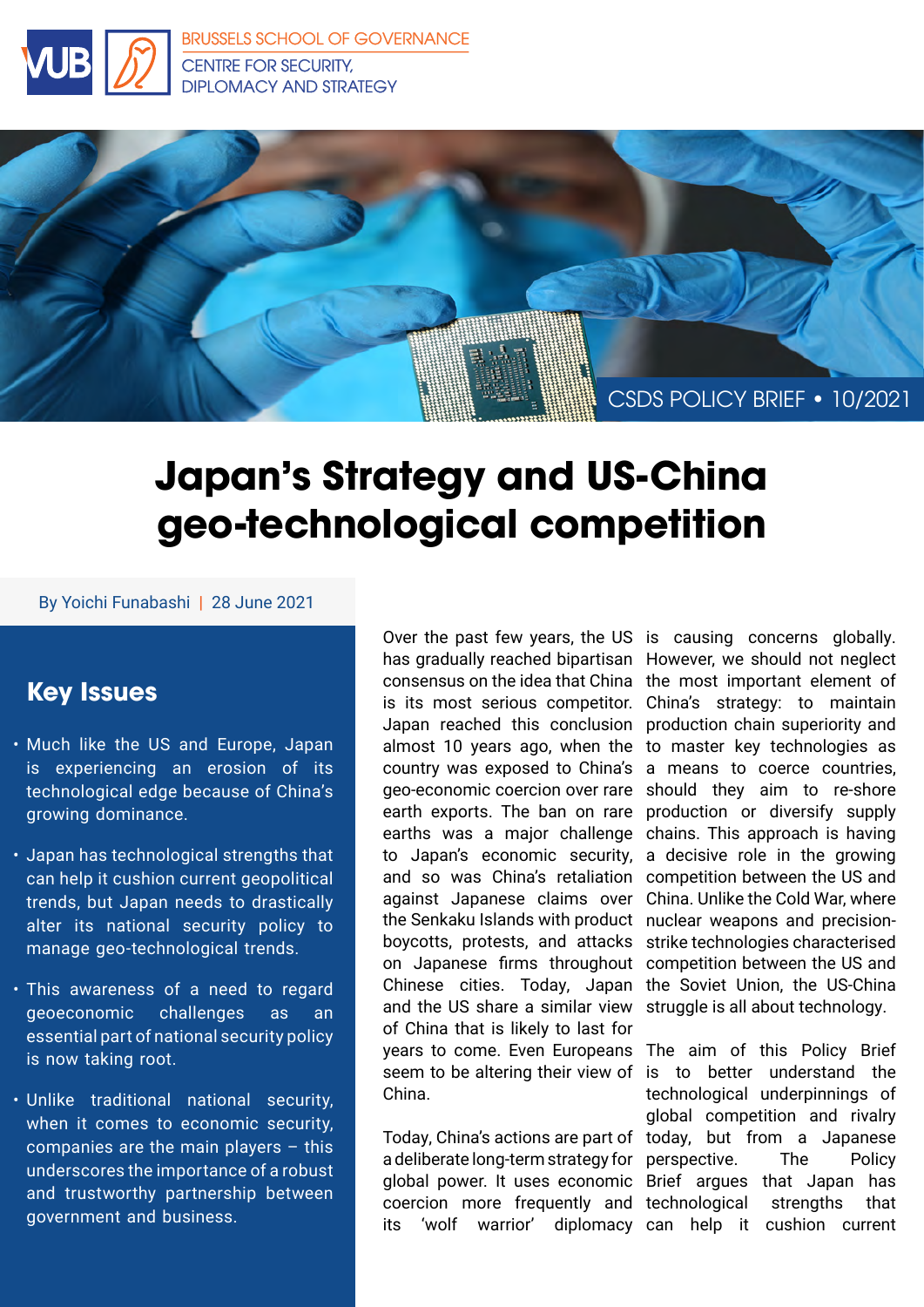geopolitical trends, but the key point is that Japan world's dominant foundry chipmaker, with a global needs to drastically alter its national security policy market share of more than 50%. It produces the to manage and not suffer geo-technological trends. In the following we look at the features of the US-China technological rivalry, the specific challenges facing Japan and what more it should do to work with allies and partners - including Europeans and enhance national strength.

#### **'Geo-tech competition': Some features**

Japan has attained a global reputation for having a competitive technological edge: this is for good reason when we consider the global competitiveness of Japan's tech firms and the ingenuity of its research and technology base. The hallmarks of Japan's technology are precision, quality, and high performance. Today, Japanese companies play an important role in upstream industries such as indispensable chemical and electronic materials, spare parts, and precision equipment. However, much like the US and Europe, Japan is experiencing an erosion of its technological edge because of the rise of China. At present, technologies and systems such as 5G and semiconductors, artificial intelligence (AI), quantum computing, and bio-tech are emerging as arenas for fierce geo-tech competition. For Japan and its allies, China's growing dominance in three major technology domains are a cause for concern.

First is 5G. This is one of the most obvious instances of US-China technological competition, especially since the US took action against the security threats posed by Chinese 5G technology across its communications networks. We can note here the difficulties of separating Chinese state policy and the activities of its companies, and the close proximity of the Communist party, state, and commercial goals. operators in China is a key characteristic of China's quest for technological dominance. The US was relatively quick to warn of the security dangers of Chinese 5G companies such as Huawei and ZTE. The US encouraged its allies to avoid China's technology and China's low-cost 5G equipment. Japan took America's lead and its main mobile phone carriers, SoftBank, NTT Docomo, and KDDI, have decided to not use Chinese 5G equipment.

The second battleground is semiconductors and as a counterbalance to China. However, Japan microchips. The Taiwanese company TSMC is the faces formidable challenges ahead. A large issue is

chips necessary to support the latest 5G and AI technology. However, TSMC was a key supplier for Huawei and so when former President Donald Trump placed Huawei on the United States' entity list it forced TSMC to stop providing chips to Huawei. The US has since increased its pressure on TSMC to build chips in the US and succeeded in convincing the company to build a plant in Arizona, and meanwhile Japan has also invited a TSMC research and development facility to its shores. This should prove beneficial to TSMC considering how many of the world's largest semiconductor equipment suppliers are Japanese. The facility is scheduled to start formal research operations next year.

The third field concerns health security. There has been a rise in 'vaccine nationalism', where countries focus on their domestic vaccine needs rather than attempt to find a global solution. We have also observed the practice of 'vaccine diplomacy', where states use vaccine distribution to advance their diplomatic goals. This has been exemplified recently in a conflict between China and Taiwan. After China's offer to supply vaccines to Taiwan was rejected due to safety concerns and laws banning their import, Taiwan accused China of intervening in an international deal to supply the country with vaccines that subsequently fell apart. However, Japan recently donated 1.24 million doses of the AstraZeneca vaccine to Taiwan, and the donation was seen as a reflection of the close exchanges between the two countries. Meanwhile, the US also decided to donate 750,000 vaccine doses to Taiwan. These are just a few examples of how vaccines have been used by states to advance their geoeconomic

#### **Japan faces key challenges in the geo-tech world**

Recent geopolitical activity by China has spurred Japan to find new ways to leverage its position. Broadly, this has led to three strategies: i) forming closer ties with 'Five Eyes' countries for economic and technological intelligence; ii) forging a strategic partnership with Taiwan; and iii) utilising 'the Quad'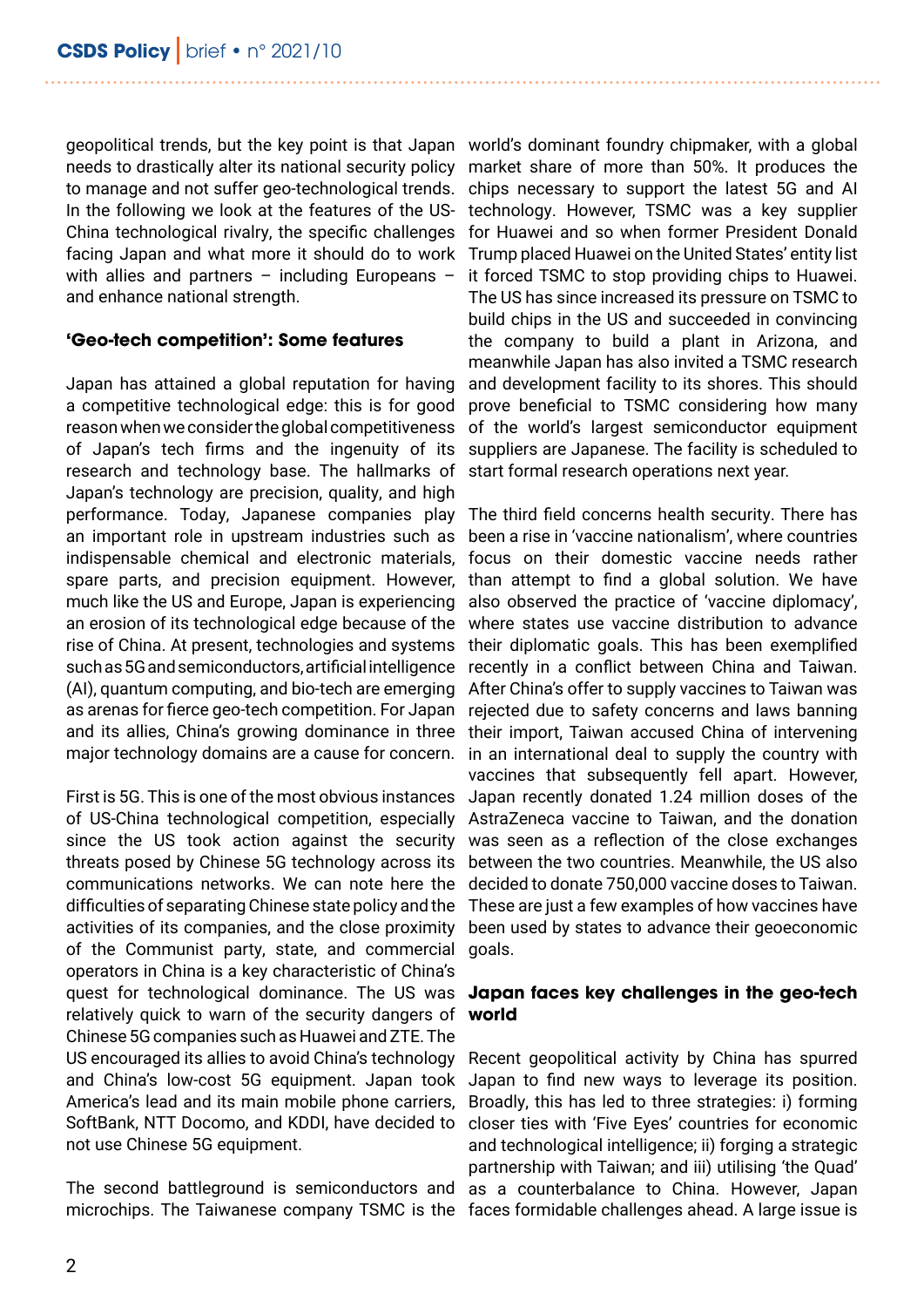Japan's dependence on trade with China. According championed by China or the US, and this is why it has to JETRO's January 2021 trade statistics, Japan's businesses profit more from trade with China than trade with the US - and this is a long-term trend.

Japanese businesses have profited handsomely needs to strengthen its alliance with the US in order to defend its sovereignty and to make sure that Taiwan is defended effectively and robustly. This is In order to address these kinds of new geoeconomic a balancing act that Japan has to pursue, and it may become much more delicate in the coming years. In fact, some of Japan's challenges come from America. The Biden administration's trade policy has not yet prepared to tackle challenges both institutionally been articulated and his foreign policy for the middle and bureaucratically. This awareness of a need to

advanced an initiative to create the Data Free Flow with Trust framework. Nonetheless, much remains to be seen and these desires remain aspirational at this point.

#### during the COVID crisis. At the same time, Japan **Japan: The story so far and what needs to be done**

class, which can effectively be seen as trade policy, regard geoeconomic challenges as an essential challenges, the Japanese government established an economic security division in the National Security Council Secretariat in April last year in order to be

# **If Japan is able to adapt to a changing security environment with bolder political structures and strategies, then it will be better placed to survive in the 'geotech' world.**

US will face great difficulty in reengaging with the Asia Pacific economic regional architecture, such as the Comprehensive and Progressive Agreement for a Trans-Pacific Partnership (CPTPP), and China has already expressed its willingness to join the framework. This places Japan in an extraordinarily difficult position.

Additionally, Japan is now heading for a digital transformation with the emergence of a data-driven society and economy. It is in this area that it will find its interests at odds with that of the US, particularly with regard to how to deal with American digital platforms. At this point, the world is developing into two camps: one autocratic (with 'digital Leninism' and 'data Stalinism', such as in China) vs one where privacy and ownership are protected in data transactions and business (as seen in democracies).

is essentially 'America First lite' protectionism. The part of national security policy is now taking root. Additionally, within the ruling Liberal Democratic Party (LDP), the Amari Commission, which looks to address Japan's economic security strategy, has come up with a geoeconomic security strategy document in which they now argue that strategic autonomy and strategic indispensability are two pillars of Japan's economic security strategy.

Japan is now struggling to find a third way that is not geoeconomics in an interdisciplinary manner by Japan is now set to establish a digital agency in autumn 2021 to promote digital transformation, particularly in government agencies, as well as to strengthen cybersecurity and cyber intelligence. The Asia Pacific Initiative, an organisation that I co-founded and chair, also established an Institute of Geoeconomic Studies in April 2020 in order to address these issues and is now focused on publishing geoeconomic briefings every week, as well as collaborating to do serious studies on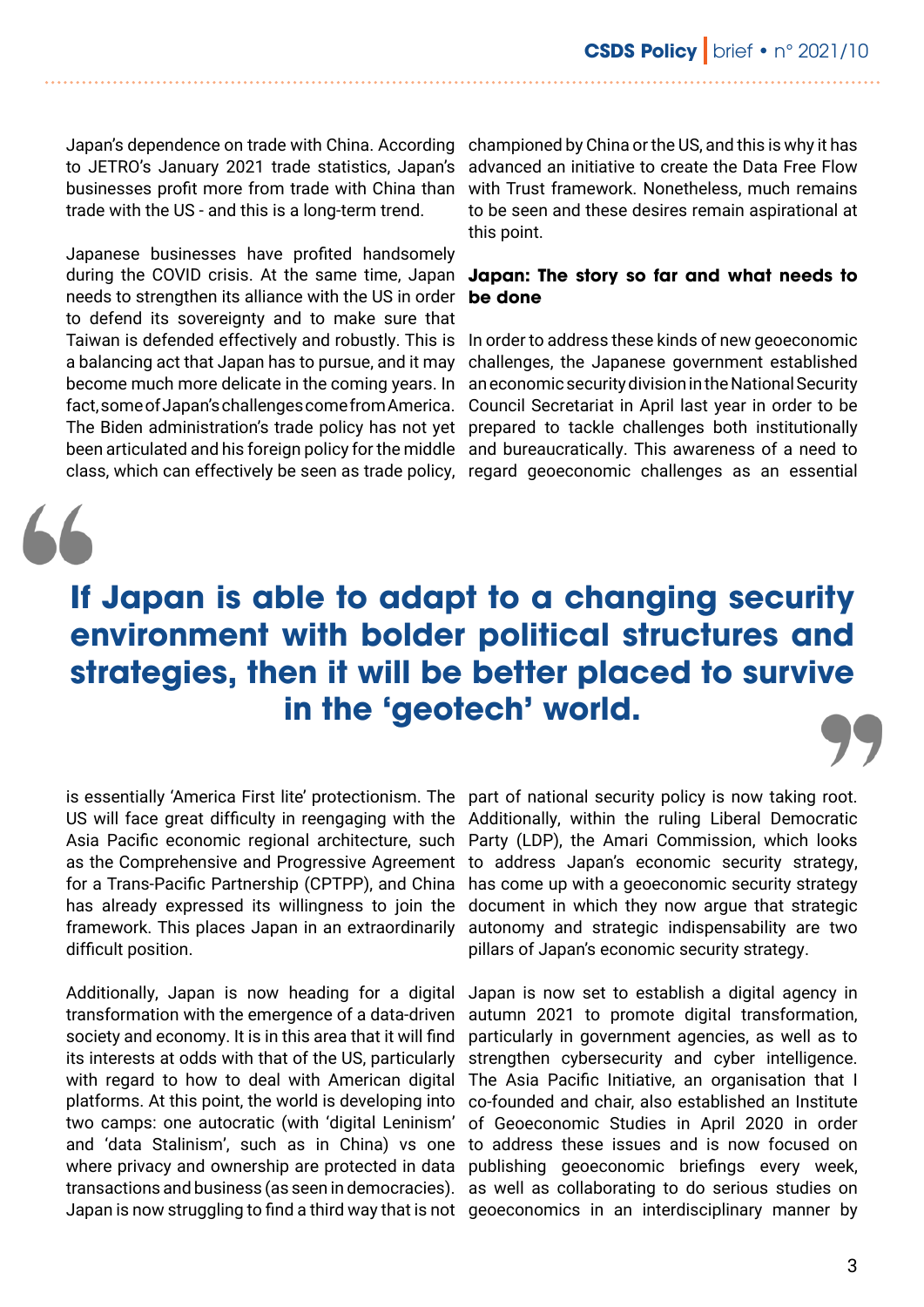politicians, business leaders, scholars, and lawyers.

However, making economic security policy more effective requires new approaches. Unlike traditional national security, when it comes to economic security, companies are the main players – this underscores the importance of a robust and trustworthy partnership between government and business. As business decisions are mainly made in relation to their profits, it can be hard for governments to ensure companies' cooperation on security matters, particularly when their decisions could create conflicts with their operating markets in other countries. However, increasingly companies are becoming embroiled in state conflicts and targeted by state actors, particularly in the cyber realm. The struggle will be how to ensure companies and governments can agree on objectives without damaging the other's interests.

A classic example is the Japanese government's failure to dissuade three Japanese companies (Hitachi Metals, TDK, and Shinetsu Chemical) from building plants in China, where most of the necessary rare earth metals are found, to produce high-performance magnets. In response to China's control over rare earth metals, Japan, together with the US and the EU, brought the case regarding China's export restrictions on rare earth elements to the WTO and won. Yet the Chinese government doubled down on their efforts to attract the companies to move to China by ensuring the steady supply of rare earth elements. The Japanese government's attempts to nudge the companies to take the 'China plus one' approach, where firms are encouraged to diversify their supplier base in other countries apart from China, has not gained much traction.

Secondly, certainly the US and Japan now jointly pursue a competitive coexistence strategy with China, but this is a long-term vision and strategy, and in this vision, there is no end point or exit strategy. In a way, it is a vision of process and not of structure. At this point, China is not an actual enemy, even if it is the major single strategic rival. At most, there should be a partial managed decoupling so that there will be more room to manoeuvre and enhance diversity and supply reacted to the Trump administration's idea to block resilience. Ultimately, the concept of competitive the apps in the US.

inviting the participation of government officials, coexistence is in itself unstable because it could be inherently contradictory. A more nuanced, or perhaps a varied, approach is necessary to pursue this process.

> Finally, the best way to compete with China in technological challenges is to develop and strengthen Japan's competitive prowess and competitive edge in vital industries vis-a-vis China. Without doing that, Japan will find itself depending more and more on China for its market and it will be drawn into China's asymmetrical coercion strategy. These measures require effective public-private partnership. But more fundamentally, a strong boost to industrial competitiveness, as well as cyber power and cybersecurity, is needed. Japan's ability to compete and provide security is dependent on its national economic strength.

#### **Towards a genuine Japanese national security strategy?**

If Japan is able to adapt to a changing security environment with bolder political structures and strategies, then it will be better placed to survive in the 'geotech' world. However, fusing economic and security policies is not without hurdles. Any publicprivate partnerships in economic security policy will raise questions about who leads: companies or governments? Furthermore, we should recognise that any wider 'tech alliance' between Japan and its allies would comprise of governments, which are allies, and companies, which are often competitors in global markets. The logic of commercial competition cannot be completely dampened by security concerns.

Moreover, protecting and selecting one company for governments to partner with for economic security policy may be seen by the public as collusion between government and firms. This could lead to claims of corruption. Reinforcing the idea that the national interest serves special interests could be counter-productive. Additionally, there is a risk that governments could be sued by commercial actors, should government policies be seen to damage company profits and rights. This is a global issue now. Recall how Chinese firms WeChat and TikTok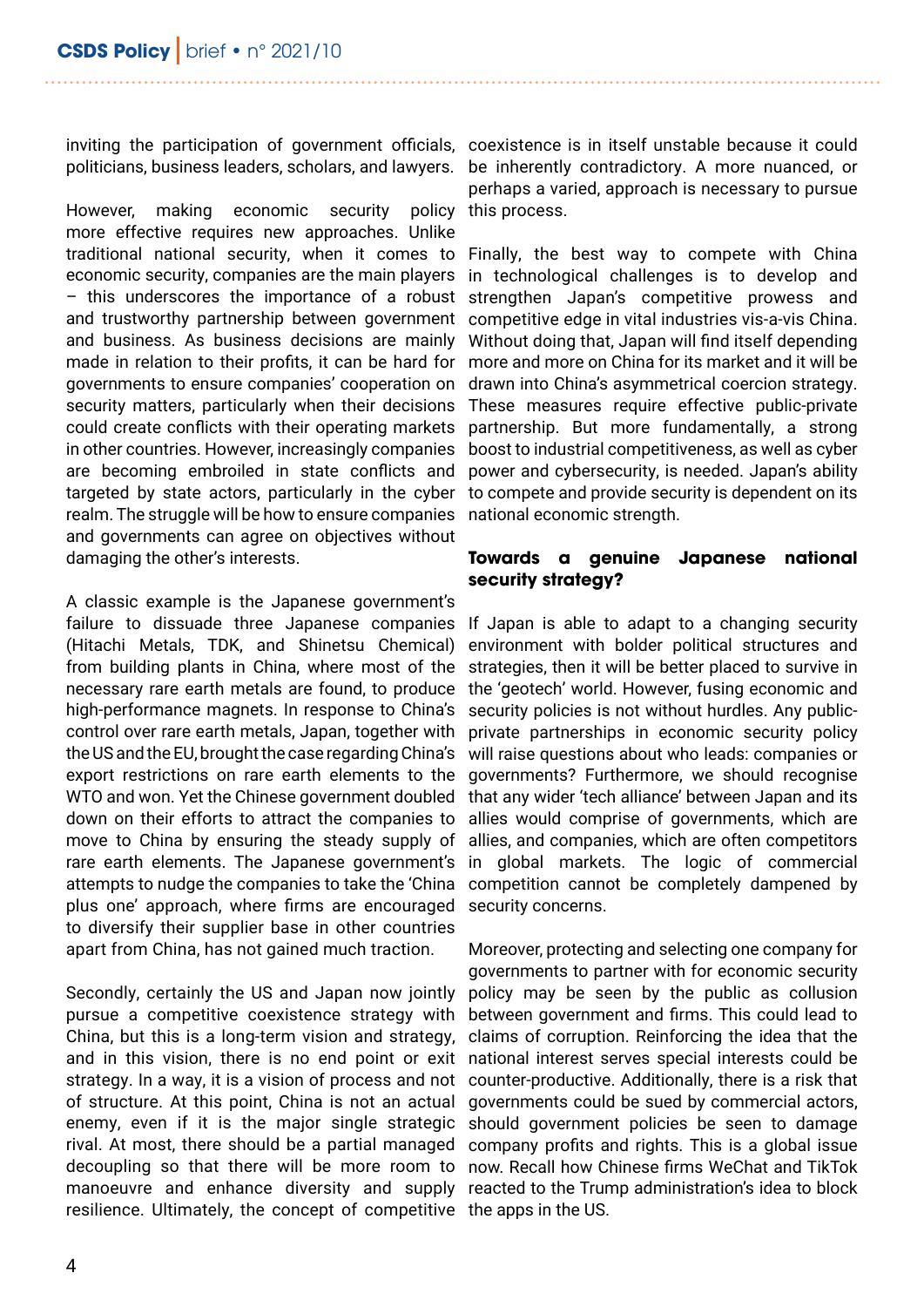Despite these hurdles, and based on the challenges raised in this Policy Brief, Japan needs to establish a 'national security state'. Japan can follow the same trajectory as the US did in the late 1940s, when Washington recognised that the federal government was not effectively organised to handle the new threats of the Cold War. It should be recalled that this acknowledgement led to the signing of the 1947 National Security Act, which Douglas Stewart called 'the law that transformed America'. Indeed, the Act completely reorganised the US military and led to the creation of the Department of Defense, the National Security Council, and the Central Intelligence Agency.

When we look at geoeconomic tests such as the evolving technological landscape and the US-China technological competition, it is clear that states require new and bold tools such as those developed in the US during the 1940s. The convergence of economics and security, and the frequent use of economic instruments for geopolitical objectives, call for the US and its allies to develop more agile governance and effective institutional arrangements that rests on a whole of government and whole of society approach. Japan must seize the initiative to be prepared for what comes next.